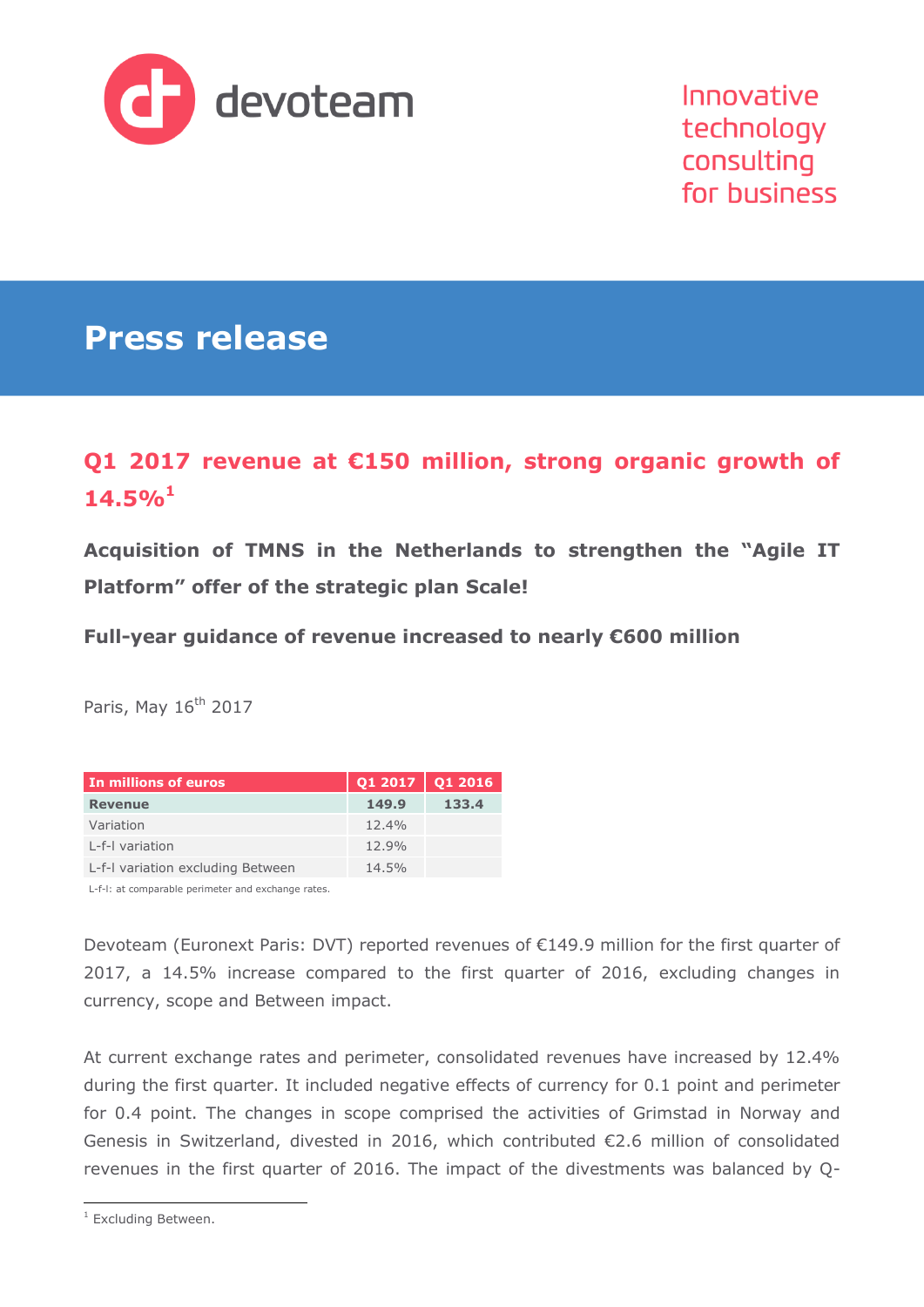Partners, HNCO and Globicon, the acquisitions consolidated as of July  $1<sup>st</sup>$  2016, which generated revenues of €2.0 million in the first quarter of 2017 (estimates for HNCO and Globicon).

The number of working days in the first quarter of 2017 was 4% (2.2 days) higher than last year with a positive impact on growth. Conversely, the second quarter of 2017 will show 5% working days less (2.8 days) compared to the second quarter of 2016.

Stanislas de Bentzmann, co-CEO of Devoteam, commented on the beginning of the year: "Following the good trend of 2016, the Group has grown revenues strongly in the first quarter of 2017 driven by the initiation of digital transformation projects by our clients. In parallel, the Group focuses on the deployment of its strategic plan Scale! with the acceleration of the SMACS activities growing 43% and the acquisition of TMNS in the Netherlands."

## **Analysis of Q1 2017 revenue by region**

**France** reported revenues of €67.7 million in the first quarter of 2017, growing 20.5%. This acceleration was supported especially by the "cybersecurity" offer and the gain of many high value-added projects with leading players of the financial sector. It resulted from a dynamic market and the fact that Devoteam has been granted two French certificates, "CNIL Gouvernance" and "PASSI", showing the consultants' expertise in IT security.

**Northern Europe & Benelux** (excluding Between) achieved revenues of €32.6 million, growing 10.7% at constant exchange rates and perimeter, driven primarily in Denmark and Benelux.

The **Central Europe** region generated revenues of €13.7 million, representing an organic growth of 11.0%, thanks to the steady recruitment, the opening of new customer accounts in the finance sector and the growing business with Deutsche Telekom.

Rest of the world reported revenues of €17.3 million, growing 5.4% organically compared to the first quarter of 2016. The increase is mainly explained by the consulting activities in the Middle East.

The revenue of **Between**, the broker activity in the Netherlands, stood at  $\epsilon$ 18.7 million in the first quarter of 2017 and grew 2.5% compared to last year, in accordance with the Group's expectation.

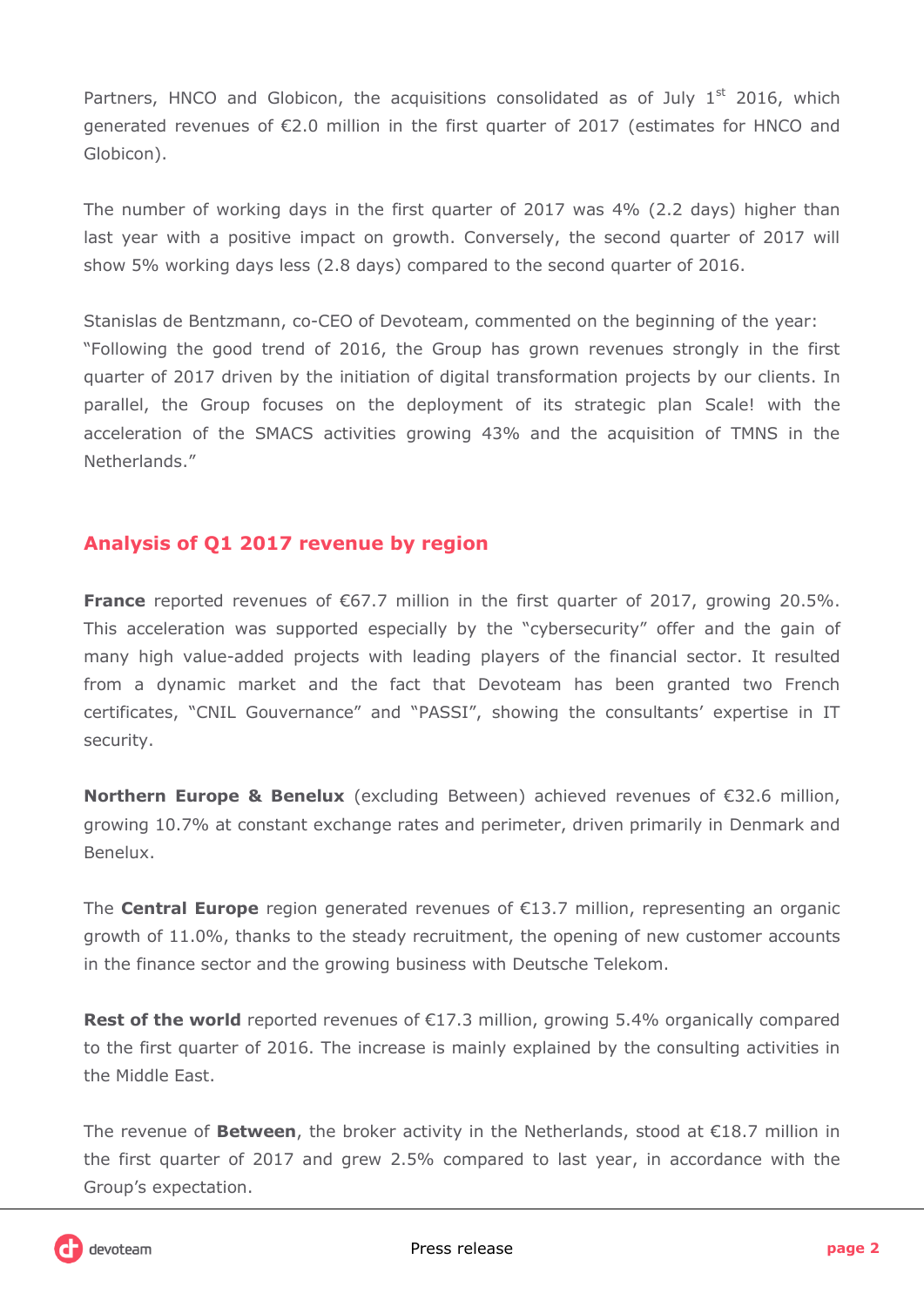## **Headcount and utilization rate**

On March  $31<sup>st</sup>$  2017, the Group employed 4 370 people compared to 4 229 people on December  $31<sup>st</sup>$  2016. The headcount increased by 141 people during the first quarter, including the insourcing of 32 nearshore administration people in Morocco.

The ratio of billable headcount to total headcount stood at  $84.6\%$  on March  $31<sup>st</sup>$  2017 and comprised a 0.6 point negative impact from the back-office incourcing. Despite this impact, the ratio improved compared to March  $31<sup>st</sup>$  2016.

The strong increase in the headcount did not alter the utilization rate of the Group. Excluding divested activities, the utilization rate was at 82.9% in the first quarter of 2017, constant compared to the first quarter of 2016.

### **Changes in scope**

Devoteam acquired a 80% stake in TMNS and strengthens its positioning in Benelux, one of the four key areas of the strategy Scale!.

TMNS combines consulting and integration expertises in Enterprise Architect, API management and Devops which are essential solutions for the transformation and the urbanisation of core IT to enable the digitilization of the business. The ability to bridge the legacy, predominantly on premise IT, with the Cloud space and third parties applications is key in large organizations' capacity to leverage past investments and existing assets while benefiting from new powerful business accelerators.

TMNS has 200 employees nearly and achieved revenues of about €18 million in 2016 with a profitability in line with the Group. The acquisition is consolidated as of June  $1<sup>st</sup>$  2017.

The transaction also includes the disposal of 20% stake in Devoteam Netherlands to the management team of TMNS.

## **2017 outlook**

Taking into account the growth dynamic and the acquisition of TMNS, the Group increases its annual target of revenue to €595 million, representing a 8% organic growth excluding Between, against €580 million disclosed at the begin of the year. It includes a contribution of TMNS around €10 million over seven months. The Group maintains its target of operating margin close to 9% given that the profitability of TMNS is in line with the Group.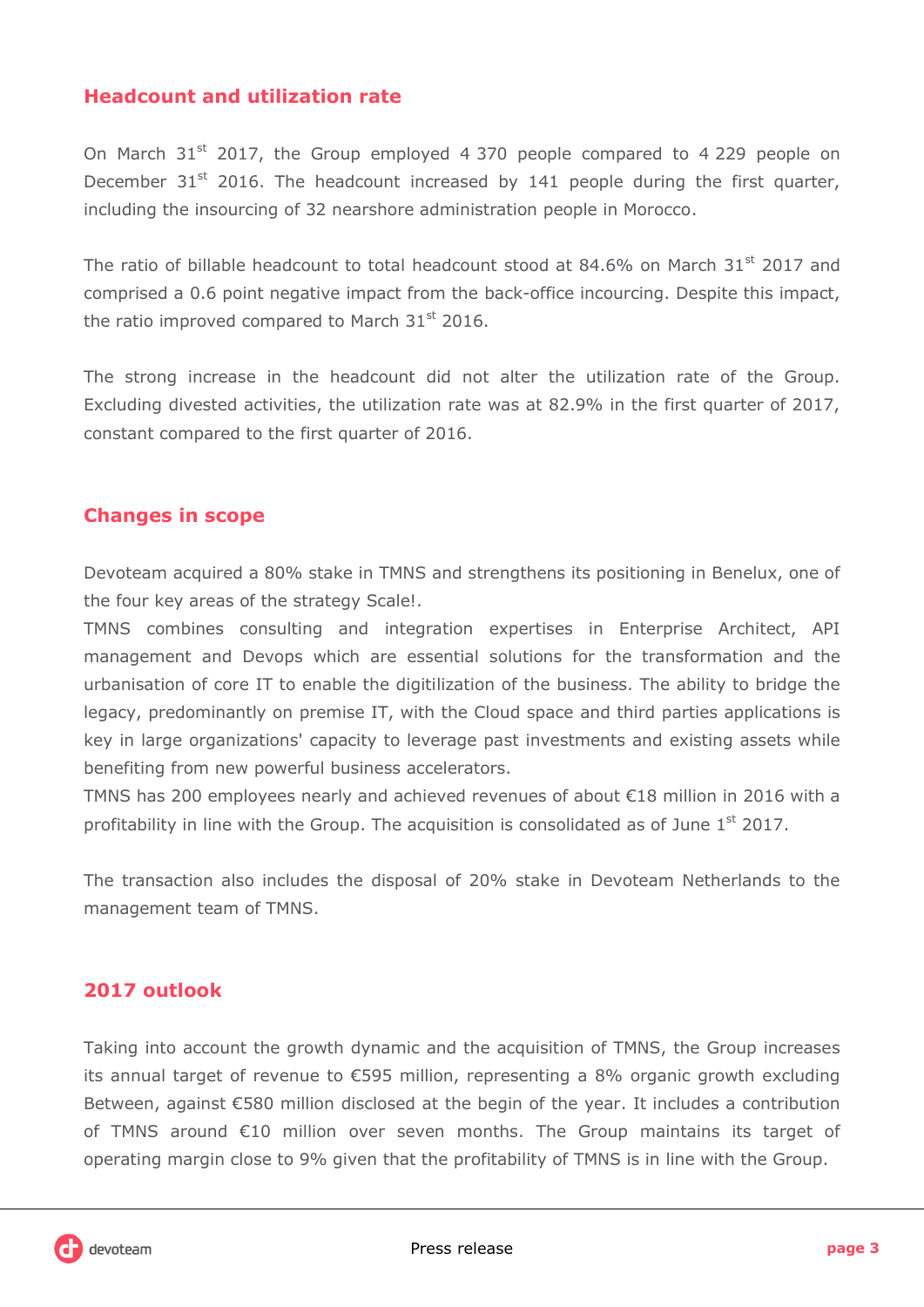# **Financial calendar**

| <b>Press release after market closed</b> |                                | <b>Shareholders'</b>       |                  |  |
|------------------------------------------|--------------------------------|----------------------------|------------------|--|
| 02 2017                                  | 03 2017                        | l meetina'                 | Dividend payment |  |
| September 6 <sup>th</sup> 2017           | November 14 <sup>th</sup> 2017 | June 16 <sup>th</sup> 2017 | July 3rd 2017    |  |

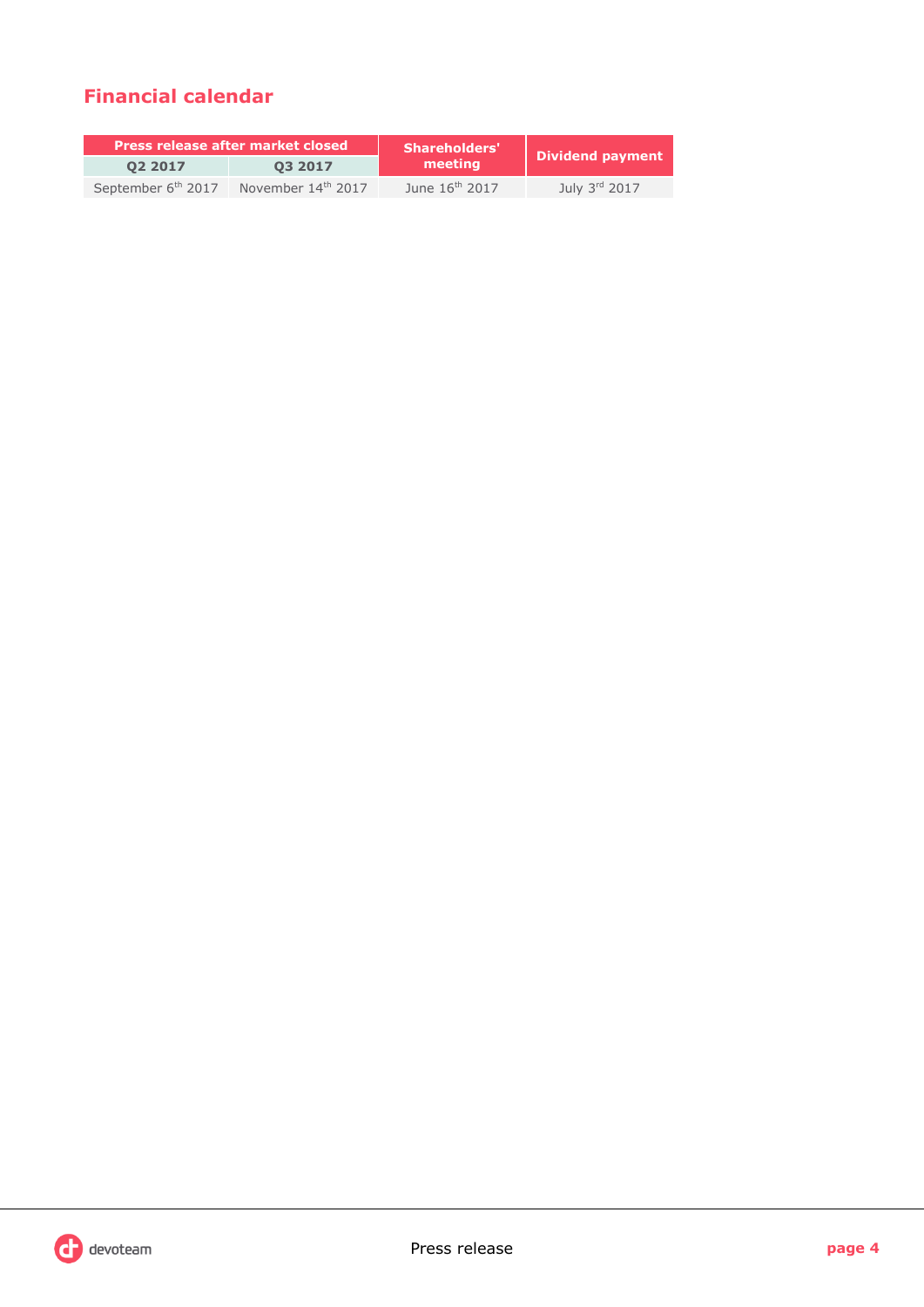# **Contribution of the regions to the revenue**

| In millions of euros                 | Q1 2017        | Q1 2016 |
|--------------------------------------|----------------|---------|
| <b>France</b>                        | 67.7           | 56.2    |
|                                      |                |         |
| Variation                            | 20.5%          |         |
| I-f-I variation                      | 20.5%          |         |
| <b>Northern Europe &amp; Benelux</b> | 32.6           | 28.4    |
| Variation                            | 14.5%          |         |
| L-f-I variation                      | 10.7%          |         |
| <b>Central Europe</b>                | 13.7           | 11.5    |
| Variation                            | 18.8%          |         |
| L-f-I variation                      | 11.0%          |         |
| <b>Rest of the world</b>             | 17.3           | 16.4    |
| Variation                            | 5.2%           |         |
| I-f-I variation                      | 5.4%           |         |
| <b>Corporate</b>                     | (0.1)          | (0.1)   |
| <b>Between</b>                       | 18.7           | 18.2    |
| Variation                            | 2.5%           |         |
| L-f-I variation                      | 2.5%           |         |
| <b>Divestments</b>                   | $\blacksquare$ | 2.6     |
| <b>Total</b>                         | 149.9          | 133.4   |
| Variation                            | 12.4%          |         |
| L-f-I variation                      | 12.9%          |         |
| L-f-I variation excluding Between    | 14.5%          |         |

#### Of which contribution of the acquisitions:

| In millions of euros                                       | 01 2017 | 01 2016                  |
|------------------------------------------------------------|---------|--------------------------|
| <b>Northern Europe &amp; Benelux</b>                       | 1.1     |                          |
| HNCO, consolidated as of July $1st$ 2016 (estimate)        | 0.6     | $\overline{\phantom{a}}$ |
| Globicon, consolidated as of July $1st$ 2016 (estimate)    | 0.5     |                          |
| <b>Central Europe</b>                                      | 0.9     |                          |
| Q-Partners Consulting, consolidated as of July 1st<br>2016 | 0.9     |                          |

# **Utilization rate of internal resources exlcuding divested entities**

| $Q12016$ $Q22016$ $Q32016$ $Q42016$ $2016$ $Q12017$ |       |       |       |       |       |
|-----------------------------------------------------|-------|-------|-------|-------|-------|
| 82.9%                                               | 85.1% | 85.5% | 84.1% | 84.4% | 82.9% |

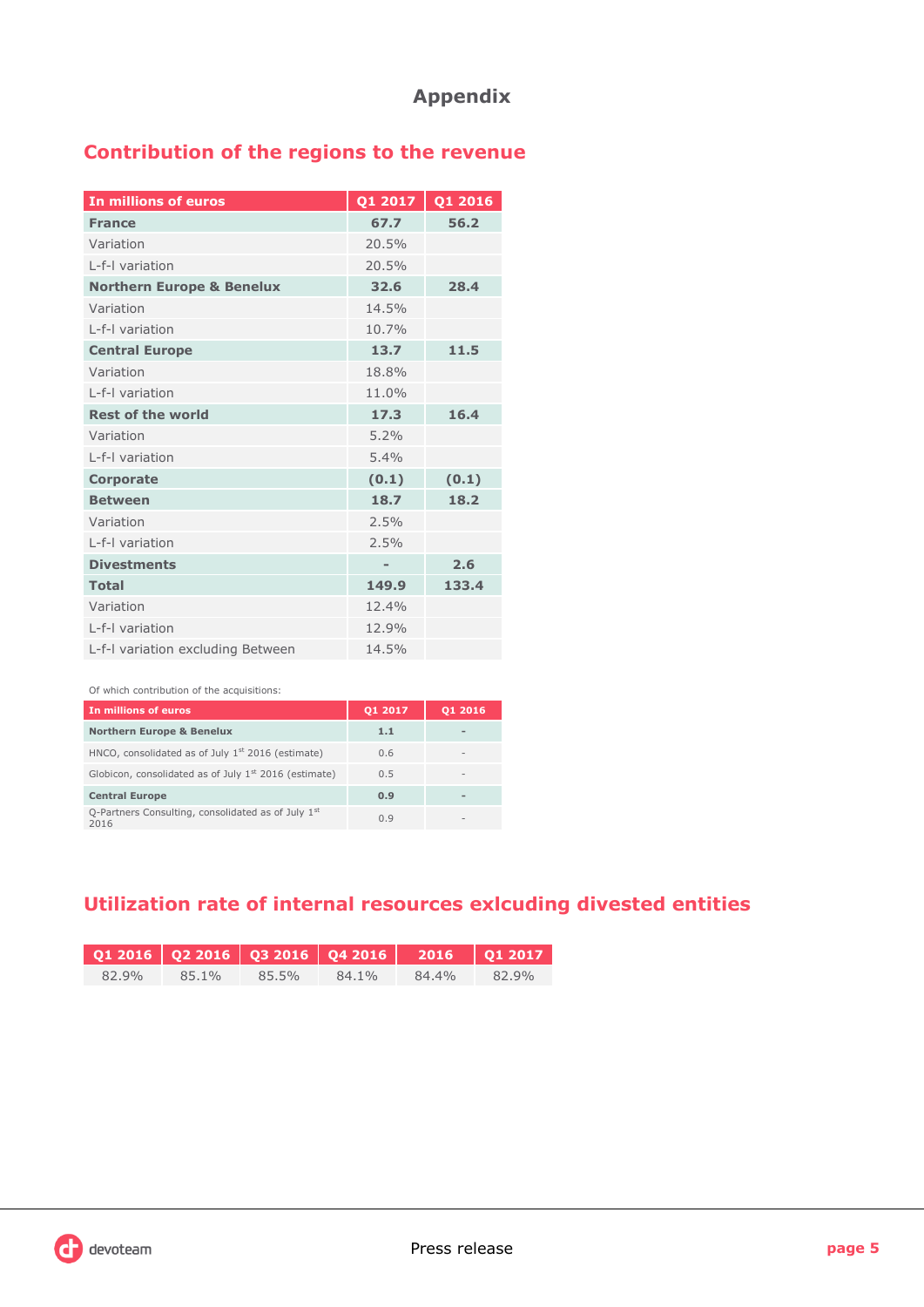# **Changes in exchange rates**

| For $C1$        | <b>Average rate</b><br>Q1 2017 | <b>Average rate</b><br>Q1 2016 | <b>Variation</b>         |
|-----------------|--------------------------------|--------------------------------|--------------------------|
| UAE dirham      | 3.910                          | 4.051                          | $3.6\%$                  |
| Swiss franc     | 1.096                          | 1.096                          | $\overline{\phantom{0}}$ |
| Czech koruna    | 27.021                         | 27.038                         | $0.1\%$                  |
| Danish krone    | 7.435                          | 7.461                          | $0.3\%$                  |
| Algerian dinar  | 117.472                        | 119.018                        | 1.3%                     |
| Pound sterling  | 0.860                          | 0.770                          | $-10.4%$                 |
| Moroccan dirham | 10.704                         | 10.828                         | 1.2%                     |
| Mexican peso    | 21.631                         | 21.631                         | $\overline{\phantom{0}}$ |
| Norwegian krone | 8.984                          | 9.520                          | $6.0\%$                  |
| Zloty           | 4.321                          | 4.361                          | 0.9%                     |
| Tunisian dinar  | 2.439                          | 2.239                          | $-8.2\%$                 |
| Turkish lira    | 3.937                          | 3.247                          | $-17.5%$                 |
| US dollar       | 1.065                          | 1.103                          | 3.6%                     |

## **Glossary**

France: French operations.

Northern Europe & Benelux: Belgium, Denmark, United-Kingdom, Luxembourg, Netherlands excluding Between, and Norway excluding divested activities.

Central Europe: Austria, Czech Republic, Germany and Poland.

Rest of the world: Middle East, Algeria, Spain, Italy, Morocco, Mexico, Panama, Tunisia and Turkey.

Corporate: headquarter activities which cannot be allocated directly to the operational regions. It also includes some non-significant remaining activities of the discontinued businesses in France (mainly outsourcing).

Between: the "Between" subsidiary in the Netherlands, specializing in " sourcing" of IT professionals, has a relatively volatile revenue to the extent that, according to the contracts concluded and the type of missions carried out, turnover recognized in the consolidated accounts is either gross margin contracts or the entire client billing. Consequently, the Group separates this activity to calculate its growth aggregates.

Divestments or divested entities: in 2016, divested activities include Grimstad activities in Norway, deconsolidated as of May  $1<sup>st</sup>$  2016, and Devoteam Genesis, deconsolidated as of July  $1<sup>st</sup>$  2016.

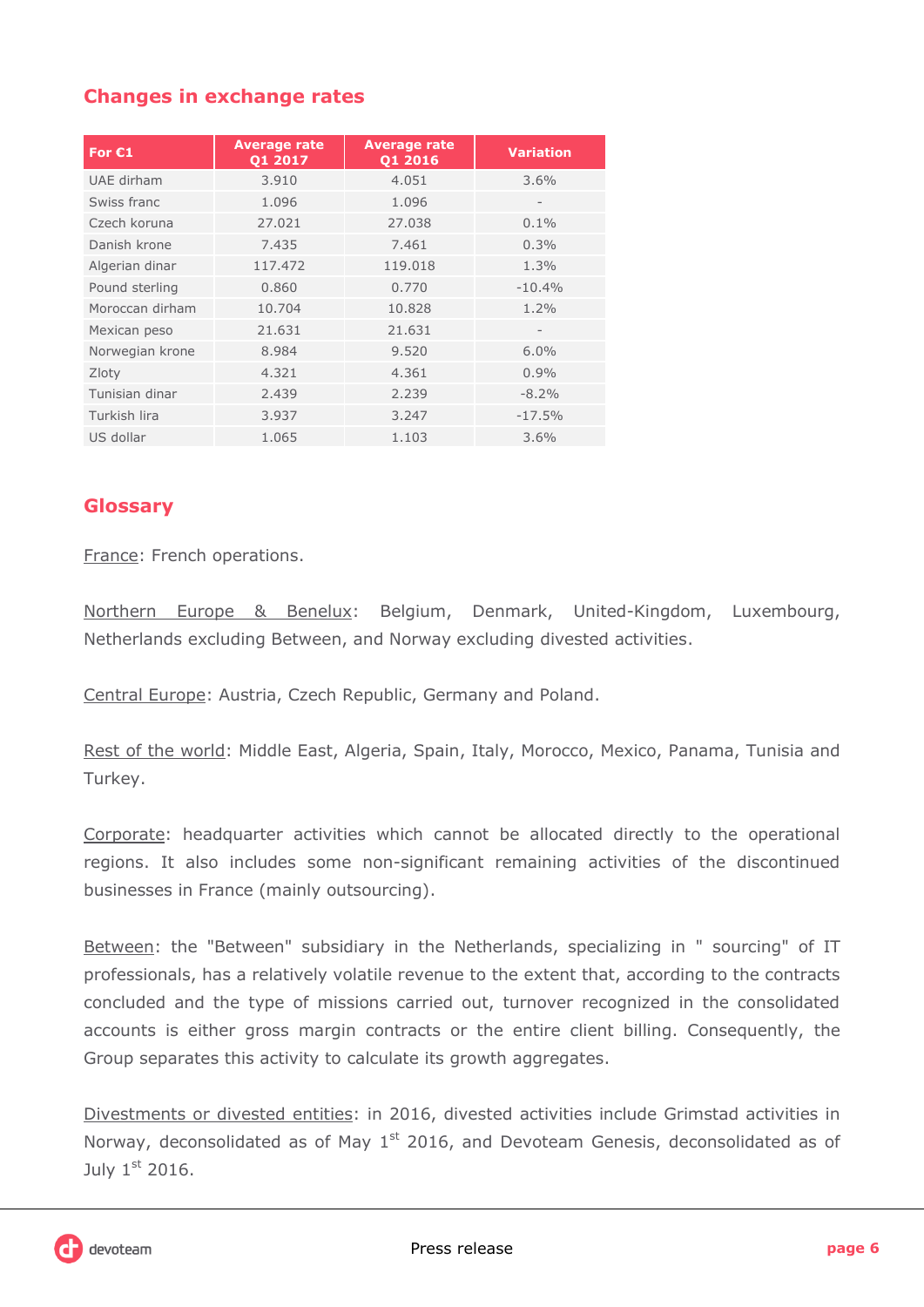Revenue and group contribution: the revenue of a region is the contributive revenue and is defined as the total revenue (internal and external) of the region minus the costs of internal subcontracting. It reflects the contribution of the region to the revenue of the Group produced with own resources. The sum of the contributions of the regions corresponds to the consolidated revenue of the Group.

Operating margin: current operating result excluding the cost of share-based payments and the amortization of intangible assets resulting from acquisitions.

Like-for-like or l-f-l variation: variation at comparable perimeter and exchange rates.

Utilization rate of resources: number of working days of billable employees that were billed to a client compared to the total number of available days excluding holidays.

SMACS: Social Mobile Analytics Cloud Security.